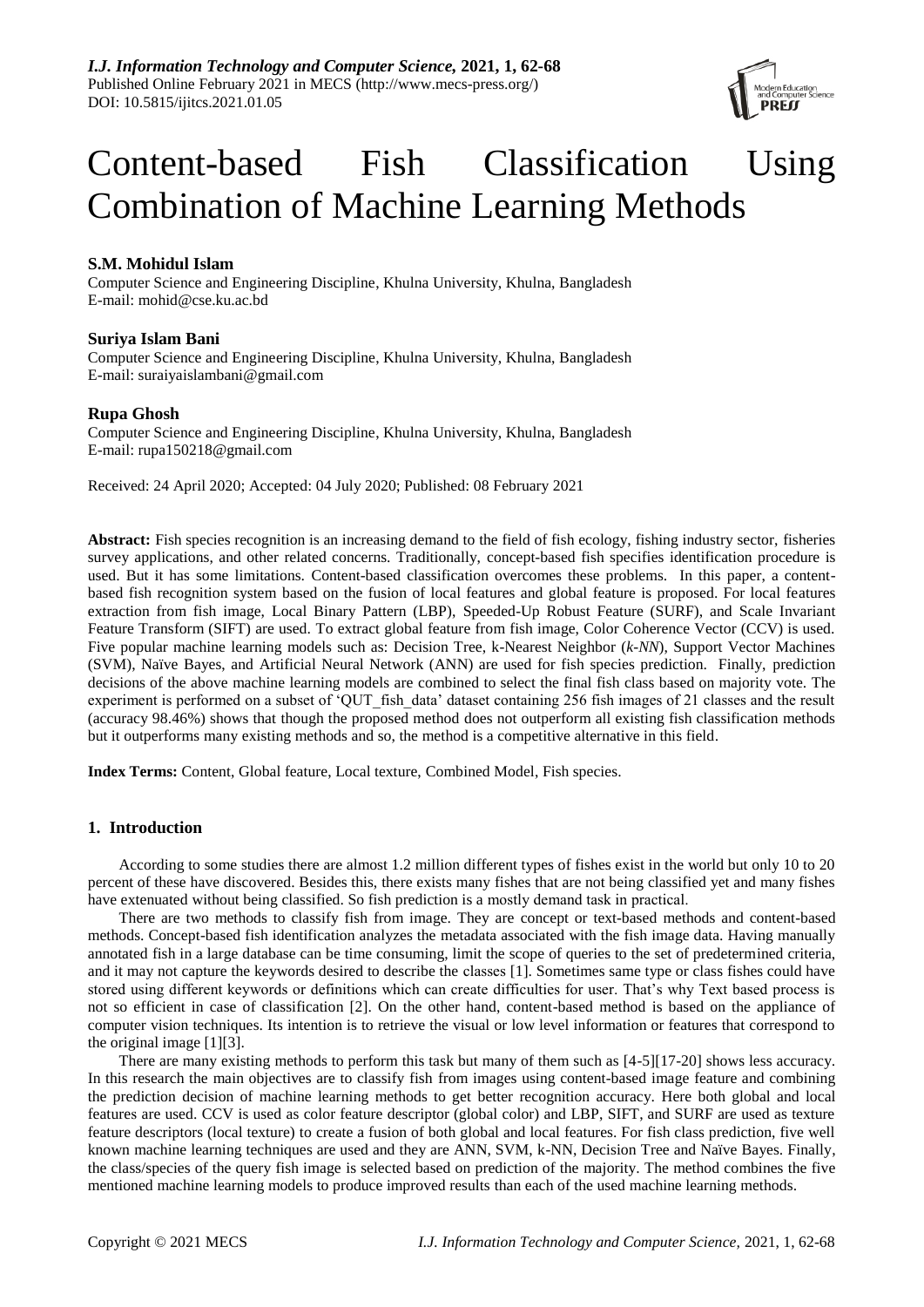The rest of this paper is structured as follows: Section 2 describes some related works on Fish image processing. The propsoed method of fish classification is explained in section 3. Section 4 presents the experiments and evaluation results. Conclusions and future works are given in the final section.

## **2. Literature Review**

K. Anantharajah et al. [4] propose a local region based inter-session variability modeling approach. They apply it challenge real world fish image data. This Local inter-session variability approach provides a comparative performance improvement of, on average, 23%. It also affords a performance improvement of 35%.

In paper [5], deep neural networks (DNN) having different filter sizes and different numbers of convolutional layers are used for classifying fish. In their learning dataset, all of their tested structures were succeeded whereas in case of test dataset, the larger filters with less deep structures provide better results.

Paper in [17] proposed a fish classification methodology based on image segmentation, low level feature selection, and geometrical parameter techniques using decision tree and neural network. Their main contribution is enrichment recognize and classify fishes based on image and to develop a fish classification prototype. This mehod categorize the fish into its cluster and then to classify into non-poison or poison fish, and finally to classify the non-poison fish into its family.

In [18], the fish is taken in a meticulous environment with strong contrast and persistent illumination between fish object and its background. Using chain code method, it extracts shape features from segmented image. Their system can only detect the fish if both the trained and query images are of same size.

The aim of the work in [19] is to propose a fish identification system that functions in the underwater environment to understand fish behavior. Classification task is accomplished by combining texture and shape features. They used a database of ten different species and achieve an average accuracy of about 92%.

The paper presents in [20] proposed a Balance-Guaranteed Optimized Tree with Reject option (BGOTR)-based hierarchical fish classification method which identifies the 15 common fish species and detects new fish species in a non-constrained natural underwater environment. They apply a Gaussian Mixture Model and Bayes rule as a reject option after hierarchical classification. To do this, they estimate the posterior probability of being a certain fish species and then screen out less assertive decisions. They used a dataset from the south Taiwan sea and achieve noteworthy progresses compared to many contemporary techniques.

### **3. Materials and Methods**

The proposed system invloves two phases: Training phase and testing phase. The fig. 1 of the following demonstrates the architecture of the proposed system. In fig. 1, solid arrow line illustrates the data flow of the training phase and the dashed arrow line illustrates that of the testing phase. In training phase, after preprocessing and extracting feature from training images, each of the five machine learning models are trained using same feature vector data. In testing phase, the query image is preprocessed (resized) and its features are extracted in similar way of training phase. Then each trained machine learning models finds the fish class of the query image and finally select the final fish class (based on majority vote). In section A and B of the following, these phases are described in details.

#### *3.1. Training Phase*

In training phase, the machine learning models are trained using some known fish data. To accomplish this, the steps in the below are followed.

*1) Image Acquisition:* To acquire image, we split the dataset into 10 subsets and perform the training and testing 10 times. Each time 9 subsets of dataset are used for training and left one subset for testing.

*2) Image Resizing:* It is possible that all images size is not same, for that reason all images are resized to 400×400. Then the resized images are sent to the feature extraction process.

*3) Feature Extraction:* Fish features are machine understandable code that describes the characteristics of different fishes that make it easy to recognize the same types of fish image or images from a huge dataset.

There are some characteristics of fish images such as a wide variety of fish species, sheer numbers, head size, abdomen type, tail length, etc. The image features, both local and global features play vital role in fish recognition system. Different types of fishes have different color, texture, and shape features in their head, tail, and abdomen parts. Most of the existing works in fish recognition domain has been done using global or low level features. We see that fish classification system using local or high level features can generate improved results as compared to low level features. Both Color and texture feature are the most used spectacular features and mightiest features to describe fish. This paper considers the combination of global color feature and local texture features.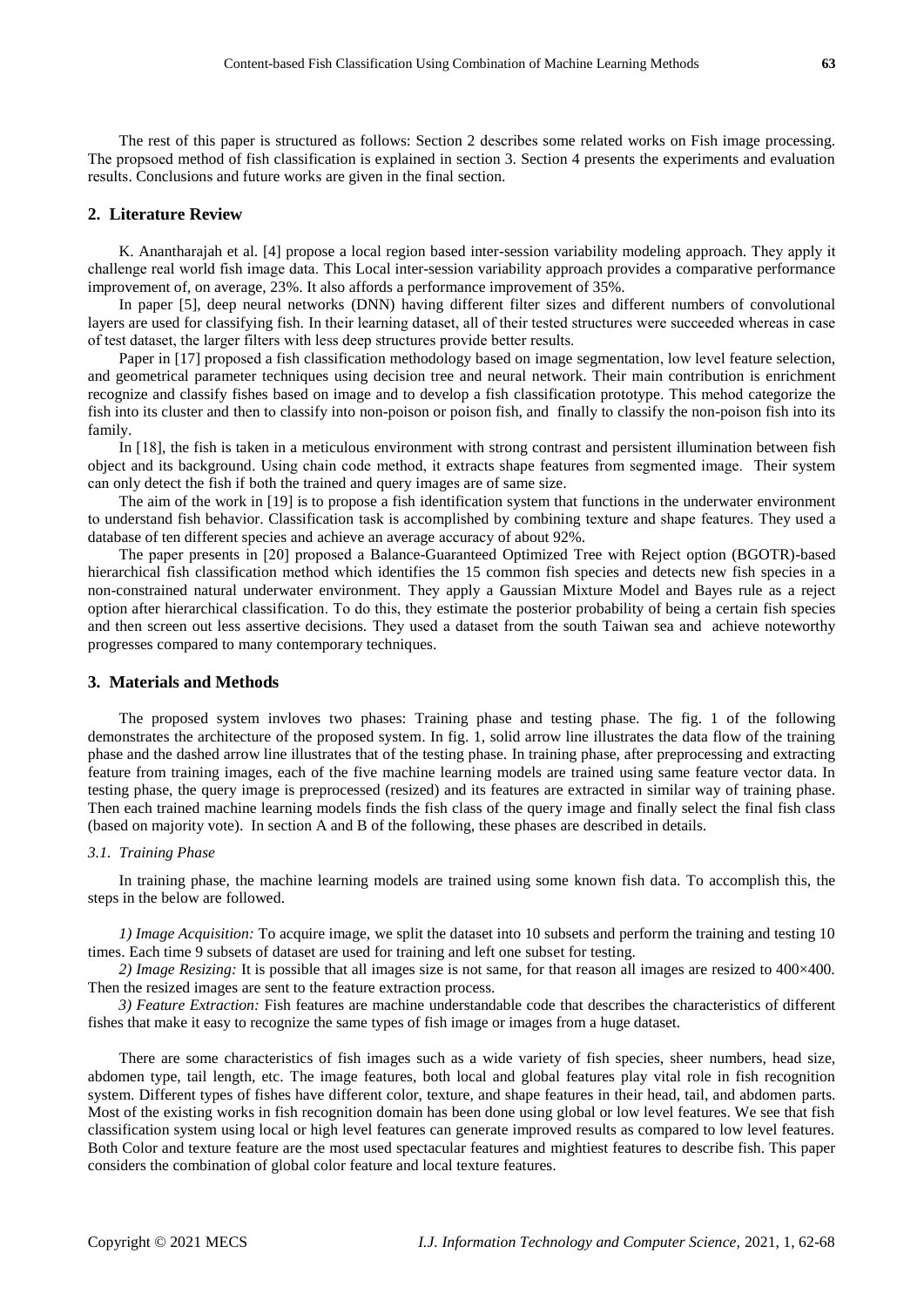

Fig.1. Proposed system architecture

To extract color feature of fish, we have used Color Coherence Vector (CCV). CCV classifies each pixel either coherent or incoherent where coherent pixels are part of a big connected component but incoherent pixels are not [6]. Feature extraction process of CCV is shown in the following:

Step 1: Blur the image.

Step 2: Discretize the color-space (image's colors) into *n* distinct color.

Step 3: Need to categorize each pixel either as coherent or incoherent. It is computed as follows

- Find connected components for each discretized color.
- Calculate the value of *'τ'* (specified value). Normally it is about 1% of image's value.
- Any connected component with number of pixels more than or equal to *'τ'* then its pixels are considered coherent and others are incoherent.

Step 4: Consider two values (*C* and *N*) for each color, where,  $C =$  number of coherent pixels, and  $N =$  number of incoherent pixels. So number of pixels = the summation of all colors of *C* and *N*. Find the distance using following distance Function,

$$
D(a,b) = \sum_{i=0}^{n} (|a_{C_i} - b_{C_i}|) + (|a_{N_i} - b_{N_i}|)
$$
 (1)

Where,  $C_i$ = number of coherent pixels colored with *i*,  $N_i$ = number of incoherent pixels colorred with *i*; *a* and *b* represents *C* and *N*.

The steps of the above consider information about color spatial dispersal between pixels in its coherence component. The purpose of having a distance function is to enumerate the unlikeness between training and test images.

To extract local features of fish, we have used three different feature descriptors which have higher speed and accuracy: Speeded-Up Robust Features (SURF), Local Binary Pattern (LBP), and Scale Invariant Feature Transform (SIFT). We extract local texture features from head, abdomen and tail of fish using these descriptors.

SURF works on two stages: (1) key-point detection and (2) key-point description [10]. SURF uses primary images and effectual scale space construction for generating key-points and descriptors effectively [7]. Integral image is very important while detecting the interest points. Integral image can be found as follows:

$$
S(x, y) = \sum_{i=0}^{x} \sum_{j=0}^{y} I(i, j)
$$
 (2)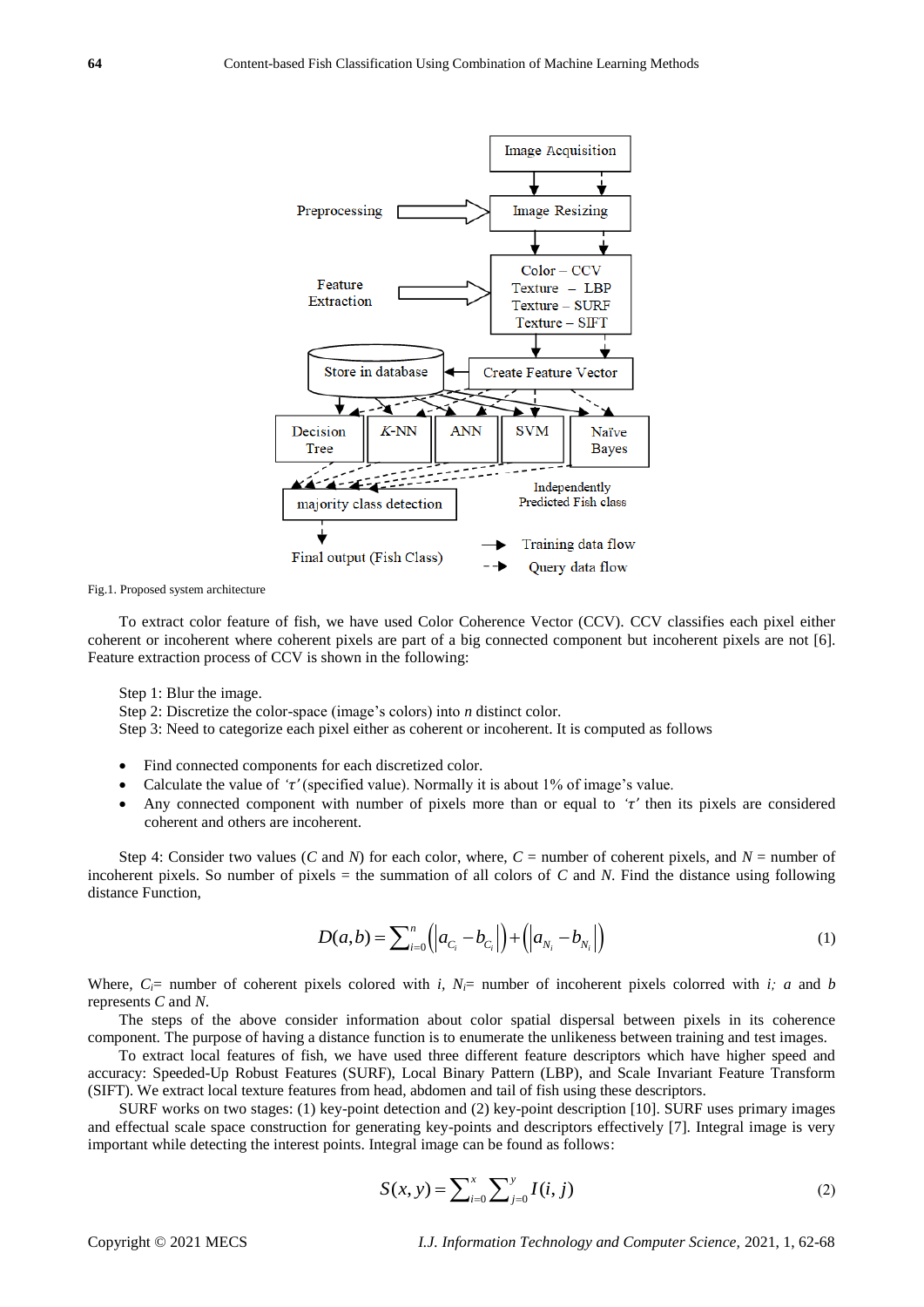Here  $S(x, y)$  represents the addition of all pixels of input image *I* within a rectangular region initiated by the location  $(x, y)$  and the origin.

In the first stage, integral image helps the first computation of approximation of Laplacian of Gaussian (LoG) using a box filter. To identify the key points, Hashian Matrix criterion is calculated and used as a measure of local changes around a point. The point is chosen founded on the value of determinant. The point for which the determinant is maximum, is chosen. The Hessian matrix  $H(p, s)$  at point  $p(x, y)$  and scale  $s$  in an image is calculates as follows:

$$
H(p,s) = \begin{pmatrix} L_{yx}(p,s)L_{xy}(p,s) \\ L_{yx}(p,s)L_{xy}(p,s) \end{pmatrix}
$$
 (3)

In second stage, each identified key points are allocated first to a specific orientation. The key point is centered on a square window and direction along based on previously acquired, the SURF descriptor is calculated. The window is partitioned into 4×4 sub-regions. Then Haar wavelet of size 2*s* is calculated within each sub-region, where s is the size of scale. Each sub-region provides 4 values. Thus, SURF provides 64D descriptors vectors. Finally, the values are normalized to unit length.

Uniform version of LBP is used here for fish classification. LBP features are extracted going through the following steps [8]:

Step 1: Have to divide the examined window or image into cells  $(16\times16$  pixels per cell).

Step 2: Compare each pixel in a cell with the surrounded 8 neighbor pixels.

Step 3: If the center pixel's value is greater than the neighbor's value, write 0, otherwise write 1. This gives an 8 digit binary number.

Step 4: Draw a histogram over the cell from which we can see for each combination which pixels are smaller and which are greater than the center. This histogram can be seen as a 256-dimensional feature vector.

Step 5: Do normalize the histogram.

Step 6: Concatenate the normalized histograms of all cells. By doing this, for entire window or image we get a feature vector.

SIFT is based on the Histogram of Gradients. Unlike SURF, SIFT produce too many key points among them some are unstable. Low contrast key points are discarded and points on edges are filtered among all the located points. Feature extraction process of SIFT [9][11] is shown in below:

Step 1: Create a  $16\times16$  window around the key point that is split into sixteen  $4\times4$  windows.

Step 2: Gradient magnitude and orientations are calculated for each 4×4 window and orientations (in range 0-44 degree 45-89 degrees and so on) are put into 8 bin histogram. This is done on all sixteen 4×4 windows.

Step 3: After normalizing all 16 windows, get a value  $16 \times 8 = 128$  numbers of feature vector for the key point.

*4) Create Feature Vector and Store into Database:* After extracting global colour feature and local texture features, a feature vector for each image is created and stored in the feature database.

## *3.2. Testing Phase*

The image acquisition phase is similar to training phase except in every iteration of 10-fold cross validation only 1 fold of the dataset is kept leave for testing. Image resizing and feature extraction steps are similar to those of training phase. After extraction of features from each query image a feature vector is created and the feature vector is sent to the machine learning models for class prediction of fish.

*1) Machine Learning Models:* We have used five different machine learning models: Support Vector Machines (SVM), Artificial Neural Networks (ANN), K-Nearest Neighbors (K-NN), Naïve Bayes, and Decision Tree.

K-NN is a non-parametric based classification algorithm where k represents the number of nearest neighbors [13]. This algorithm calculates *k* nearest neighbor and provides the decision based on majority. Euclidean distance is calculated for calculating result and the value of k taken is 5 in this research.

Naïve Bayes calculates the probability that a particular fish belongs in a certain class. For calculating probability for each class, Naïve Bayes classifier use Bayes' theorem [14]. Kernel distribution has been used to get better result.

SVM is a binary classifier [15]. SVM is used for classifying both linear and non-linear data. Kernel function is used to classify the non-linear data. Among all kernel functions Gaussian kernel function is used in this research.

Decision Tree is a top-down recursive tree induction algorithm which returns a fitted classification tree based on the input values. A leaf node of a tree indicates the value of the targeted class [14]. CART algorithm is used where Gini index measures the impurity of a set of training tuples.

As there are multiple classes Back Propagation Neural Network (BPNN) is used for this research work. In BPNN, each layer of the model learns some features. This algorithm is created for computing error deviation with a view to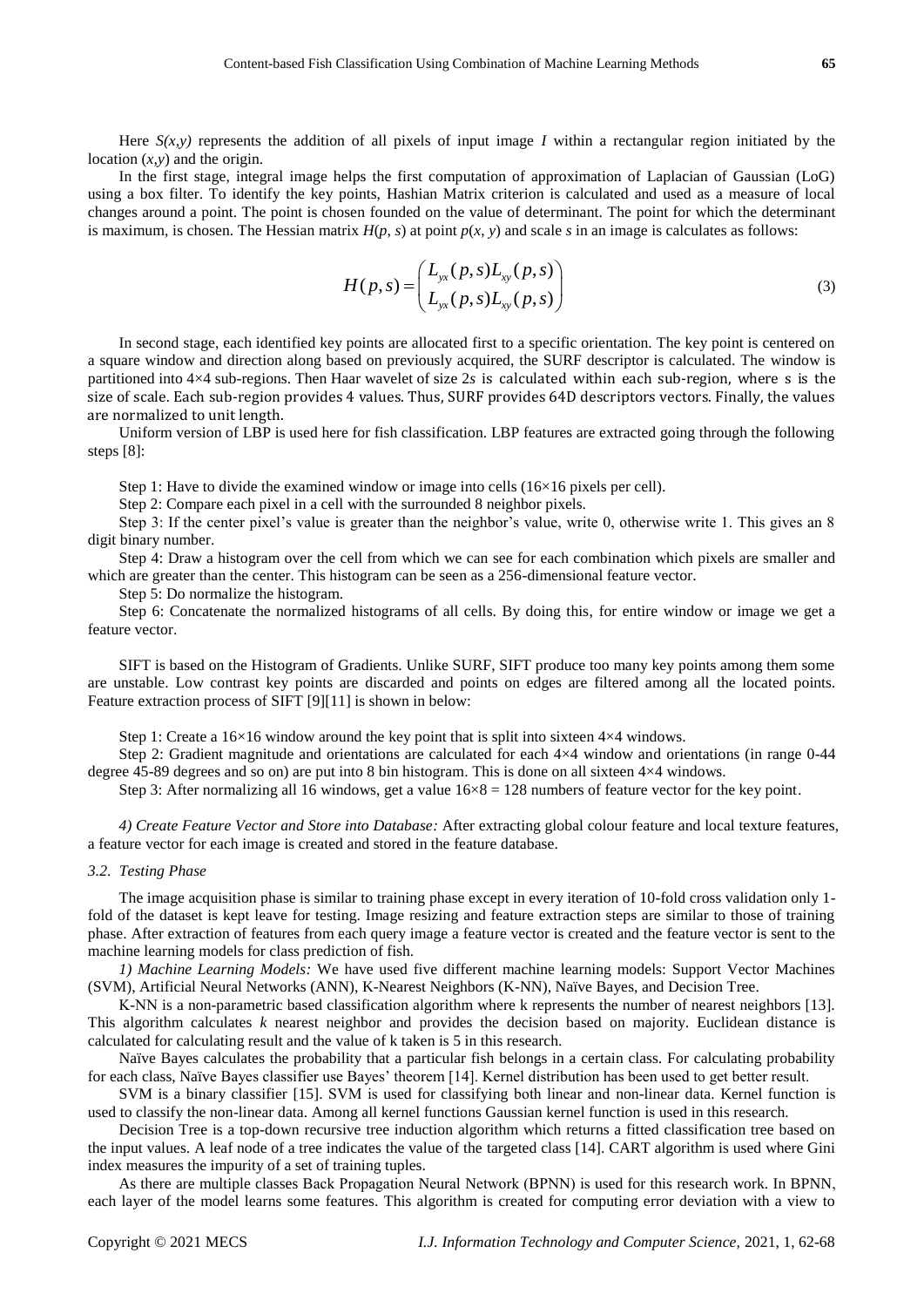hidden activities and updating weight accordingly [16]. In this research, a BPNN model is created where there are 12 hidden layers and 6 iterations has taken for creation of a network.

*2) Majority Class Detection:* It is a prediction model that is composed of a set of models, where each model predicts the output independently and final output is made by aggregating the outputs of these models. Majority vote based aggregating method is used here, where five different machine learning models independently predict fish class for the query image and finally the fish class is chosen based on majority [12]. If we compare this model with a single classifier, it is quite sure that combining model output based on majority has significantly greater accuracy.

## **4. Experiment and Analysis**

For experiments, QUT\_fish\_data dataset [21] is used. The dataset contains 4,405 fish images of 465 species of fish, captured in different environment and background conditions. Environment includes both sunny, cloudy, rainy day. Background includes both simple and complex background (background with other object). Some sample images of the dataset is shown in fig. 2.



Fig.2. Sample images of QUT\_fish\_data dataset

For our experiment, we have used 256 fish images of 21 classes from the dataset. Fig. 3 shows GUI of our implementation using MATLAB tool. It shows the sample query image and image after preprocessing and then extracted the features (resized image). Feature vector is created and the vector is sent to the individual machine learning model for class prediction. Each model gives their decision. Output class is selected using prediction by majority models.

| <b>Original Image</b>            |                       | <b>Resized Image</b>  |                      |  |  |
|----------------------------------|-----------------------|-----------------------|----------------------|--|--|
| <b>Load Image</b>                |                       |                       | <b>Resized Image</b> |  |  |
| <b>Prediction of Classifiers</b> |                       |                       |                      |  |  |
| <b>Decision Tree</b>             | 1                     | <b>Naive Bayes</b>    | 9                    |  |  |
| <b>KNN</b>                       | $\boldsymbol{\Theta}$ | <b>ANN</b>            | 9                    |  |  |
| <b>SVM</b>                       | $\mathbf{Q}$          |                       |                      |  |  |
| <b>Final Class Prediction</b>    |                       |                       |                      |  |  |
|                                  | <b>Output Class</b>   | $\boldsymbol{\Theta}$ |                      |  |  |

Fig.3. Class prediction for a fish

The experimental process used here is 10-fold cross validation. According to this process, for each round of 10 fold cross validation, 90% of fish images are placed for training and 10% are placed for testing. This iterates 10 times. After completing 10 rounds, final accuracy is calculated using aggregation. Table1 shows accuracy of each round and final accuracy for each feature descriptor.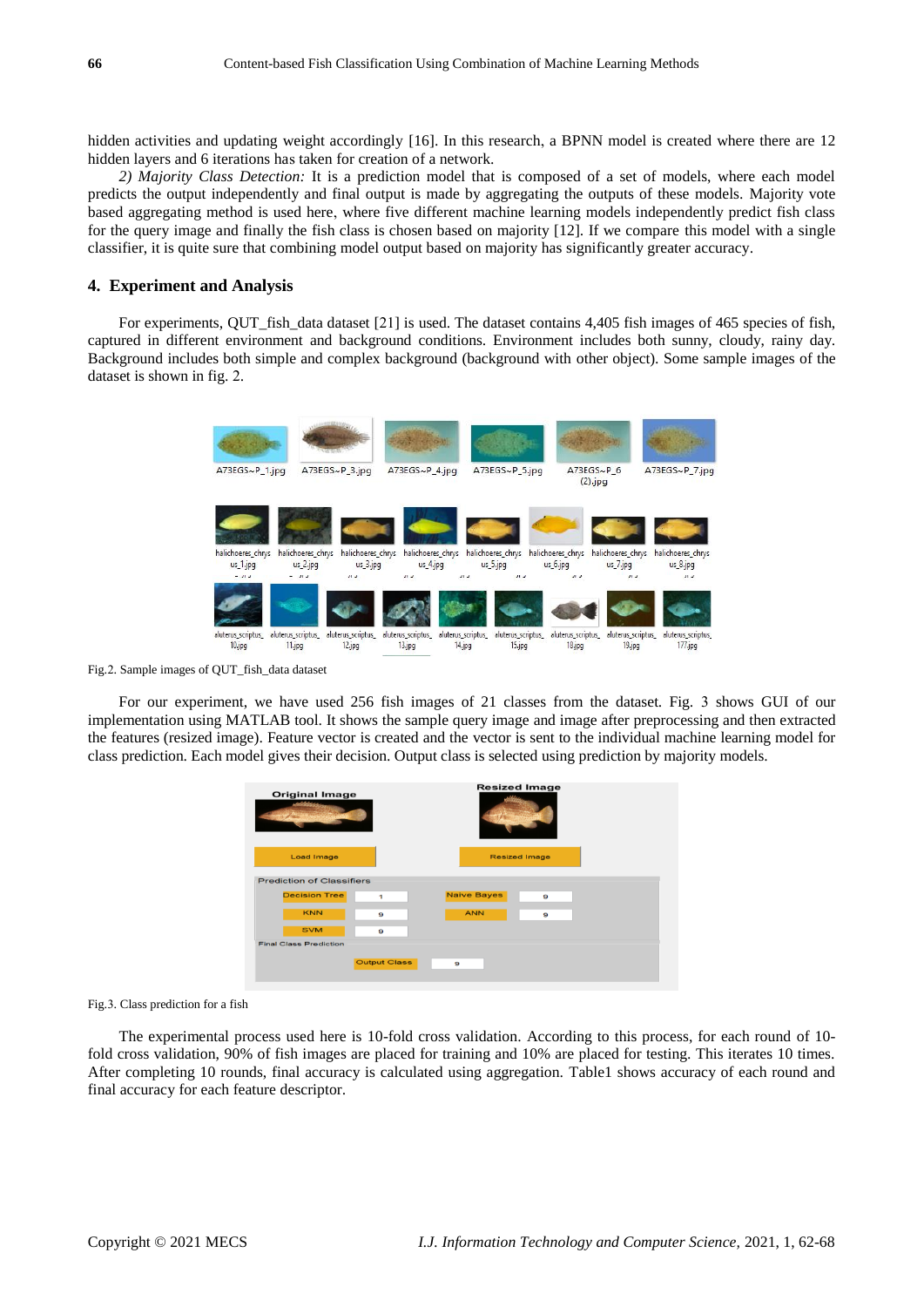|                  | <b>CCV</b> | <b>LBP</b> | <b>SIFT</b> | <b>SURF</b> | $CCV+ LBP+$<br>$SIFT + SUIRF$ |
|------------------|------------|------------|-------------|-------------|-------------------------------|
| Round 1          | 84.61%     | 84.61%     | 96.15%      | 100%        | 100%                          |
| Round 2          | 57.69%     | 80.77%     | 96.15%      | 96.15%      | 100%                          |
| Round 3          | 61.54%     | 92.31%     | 96.15%      | 96.15%      | 100%                          |
| Round 4          | 76.92%     | 88.46%     | 96.15%      | 92.31%      | 96.15%                        |
| Round 5          | 61.54%     | 88.46%     | 92.31%      | 100%        | 96.15%                        |
| Round 6          | 73.07%     | 80.77%     | 96.15%      | 100%        | 100%                          |
| Round 7          | 69.23%     | 76.92%     | 96.15%      | 92.31%      | 100%                          |
| Round 8          | 65.38%     | 88.46%     | 96.15%      | 96.15%      | 96.15%                        |
| Round 9          | 73.07%     | 80.77%     | 92.31%      | 96.15%      | 96.15%                        |
| Round 10         | 57.69%     | 76.92%     | 96.15%      | 100%        | 100%                          |
| Average Accuracy | 68.07%     | 83.85%     | 95.38%      | 96.92%      | 98.46%                        |

Table 1. Accuracy using various features

Here it is clear that when features individual performance is comparing then we can see that the performance of CCV is lowest among the four features, whereas the performance of SURF is highest which is more appreciating.

We see the combination of four features (CCV, LBP, SIFT and SURF) accuracy is 98.46%, higher than accuracy of each individual feature descriptor. Moreover, combining prediction decision of each of the supervised machine learning models that means counting majority vote of prediction of the machine learning models helps to improve the results than each single model.

## **5. Conclusion**

Tremendous assortment of colors, variety of shapes and diversity of textures are the most outstanding features of fishes. The proposed method uses color and local texture features to classify different fishes using combination of machine learning approach. To classify fishes, five classifiers Decision Tree, KNN, SVM, Na we Bayes and ANN are used. Multiplicity votes of classifiers are reckoned as final classification result of desired fish and the experimental results illustrate that the system delivers a promising result which shows the improvement in accuracy for using majority decision than using single learning model. To many extents, this would help the fish researcher to recognize fish species from image. This work can be extended by using more dataset and fish classes.

## **References**

- [1] F. Long, H. J. Zhang and D. D. Feng, Fundamentals of Content-basedImage Retrieval*,* In Multimedia Information Retrieval andManagement, D. Feng Eds, Springer, 2003.
- [2] A. Goyal and E. Walia, "Variants of Dense Descriptors and Zernike Moments as Features for Accurate Shape-based Image Retrieval," Signal, Image Video Processing, pp. 1–17, 2014.
- [3] A. Goyal and E. Walia, "An Analysis of Shape Based Image Retrieval Using Variants of Zernike Moments as Features," Int. J. Imaging Robot. [Formerly known as "International J. Imaging" (ISSN 0974-0627)] Vol. 7; Issue No. 1; Year 2012; Int. J. Imag. Robot. ISSN 2231–525X; Copyr. © 2012 by IJIR (CESER Publ., vol. 7, 2012.
- [4] K. Anantharajah, Z. Y. Ge, C. McCool, S. Denman, C. B. Fookes, P. Corke, D. W. Tjondronegoro, and S. Sridharan, "Local inter-session variability modelling for object classification," 2014.
- [5] M. Avic and M. Sarigul, "Comparison of Different Deep Structures for Fish Classification". In *International Journal of Computer Theory and Engineering,* Vol. 9, No. 5, October 2017.
- [6] [https://tarekmamdouh.wordpress.com/2013/08/19/image-retrieval-color-coherence-vector.](https://tarekmamdouh.wordpress.com/2013/08/19/image-retrieval-color-coherence-)
- [7] Bay, Herbert, Andreas Ess, Tinne Tuytelaars, and Luc Van Gool. "Speeded-up robust features (SURF)." Computer vision and image understanding 110, no. 3 (2008): 346-359.
- [8] [https://en.wikipedia.org/wiki/Local\\_binary\\_patterns.](https://en.wikipedia.org/wiki/Local_binary_patterns)
- [9] Lowe, David G. "Object recognition from local scale-invariant features." In Computer vision, 1999. The proceedings of the seventh IEEE international conference on, vol. 2, pp. 1150-1157. Ieee, 1999.
- [10] Khan, Nabeel Younus, Brendan McCane, and Geoff Wyvill. "SIFT and SURF performance evaluation against various image deformations on benchmark dataset." In *2011 International Conference on Digital Image Computing: Techniques and Applications*, pp. 501-506. IEEE, 2011.
- [11] http://aishack.in/tutorials/sift-scale-invariant-feature-transform-features/.
- [12] <https://people.cs.pitt.edu/~milos/courses/cs2750Spring04/lectures/class23.pdf>*.*
- [13] https://en.wikipedia.org/wiki/K-nearest\_neighbors\_algorithm.
- [14] Jaiwei Han, Micheline Kamber, Jian Pei, "Data Mining Conecpts and Techniques", Morgan Kaufmann, Third Edition.
- [15] http://www.statsoft.com/textbook/support-vector-machines.
- [16] Christopher M. "BishopPattern Recognition and Machine Learning", 2006.
- [17] Mutasem Khalil Sari Alsmadi, Prof.Dr Khairuddin Bin Omar , Prof.Dr. Shahrul Azman Noah and Ibrahim Almarashdah, "Fish